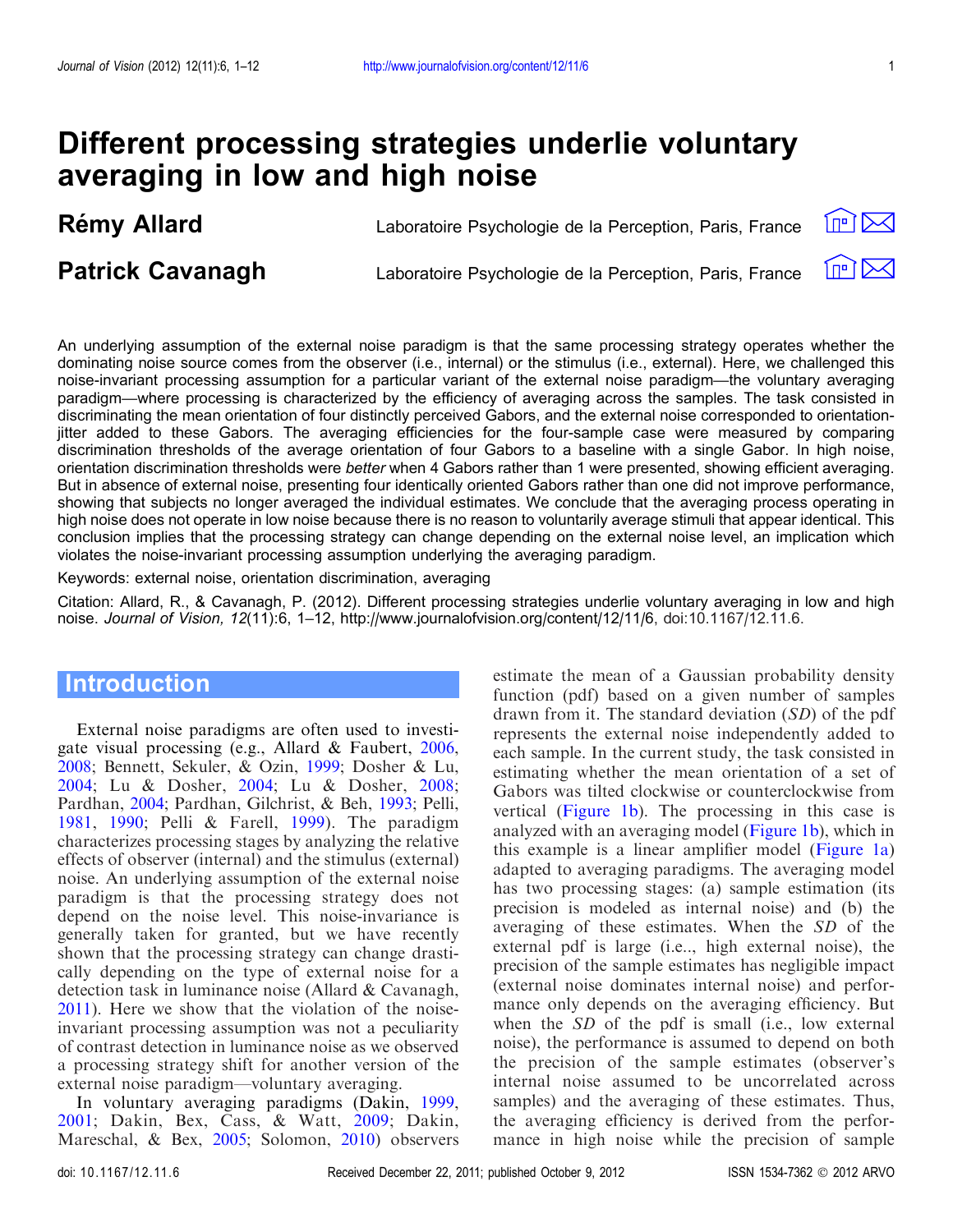<span id="page-1-0"></span>

Figure 1. a) The linear amplifier model. A stimulus is composed of a signal to which external noise is added. The visual system has its own internal noise, which is modeled as additive internal noise. The calculation efficiency reflects the signal-to-noise ratio required to perform the task. b) The averaging model (i.e., the linear amplifier model adapted to an averaging paradigm) for an orientation-averaging task. All samples are composed of a common orientation (the signal) to which an independent orientation imprecision is added (external noise). The observer is assumed to estimate the orientation of each sample more or less precisely (internal noise added to each sample) and then suboptimally averages these estimates (averaging efficiency).

estimates can be calculated from the performance in low noise if it assumed that the averaging efficiency is the same in low and high noise. Thus, based on the averaging model, both the precision of the sample estimates (internal noise) and averaging efficiency can be measured by evaluating the discrimination thresholds when the dominating noise source comes from the observer (i.e., internal) and the stimulus (i.e., external).

Such an averaging paradigm (which is a form of the external noise paradigm) is typically used to identify whether a given manipulation affects the precision of the sample estimates or the averaging efficiency. Based on the averaging model, a manipulation affecting sample precision would affect performance when the dominating noise source is internal (i.e., low external noise) but not when it is external. On the other hand, a manipulation affecting the averaging efficiency would affect performance independently of the dominating noise source (internal or external), i.e., performance would be affected in both low and high external noise (Figure 2). For instance, Dakin and colleagues ([2009](#page-10-0)) found, for an orientation-averaging task, that crowding affected performance only in low noise and that attentional load affected performance in both low and high noise. Based on the averaging model, they concluded that crowding and attentional load have



Figure 2. Predictions based on the averaging model. More internal noise (i.e., lower precision estimate of each sample) would affect performance when the dominating noise source is internal (i.e., low external noise) but have negligible effect when it is external (i.e., high external noise). A lower averaging efficiency would affect performance independently of the dominating noise source, i.e., at all noise levels.

dissociable effects: crowding affects the precision of local estimates whereas attentional load affects averaging efficiency.

It is important to note that an attribute (e.g., orientation) can be averaged either voluntarily or involuntarily (see Dakin et al., [2009](#page-11-0)). Involuntary averaging occurs when the samples are unavoidably pooled, for example, under crowding conditions when the samples are near one another in periphery and are difficult to report independently. Voluntary averaging occurs when the observer averages elements that are more widely spaced so that they could be reported independently. In the current study, each sample (Gabor) was spaced far enough apart to avoid crowding, so the averaging process was voluntary. This distinction is important because the current study addresses the nature of the voluntary averaging process that is engaged when all samples appear identical as opposed to when they appear to be different.

The noise-invariant processing assumption implies that the same voluntary averaging process operates in both low and high noise, i.e., whether the dominating noise source is internal or external. In high noise, the internal noise has a negligible impact and observers average samples that differ due to external noise; and, vice versa, in low noise, the external noise has a negligible impact and observers average samples that differ, if at all, only due to internal noise. Thus, the voluntary averaging paradigm assumes that we perceive identical samples as slightly different due to noisy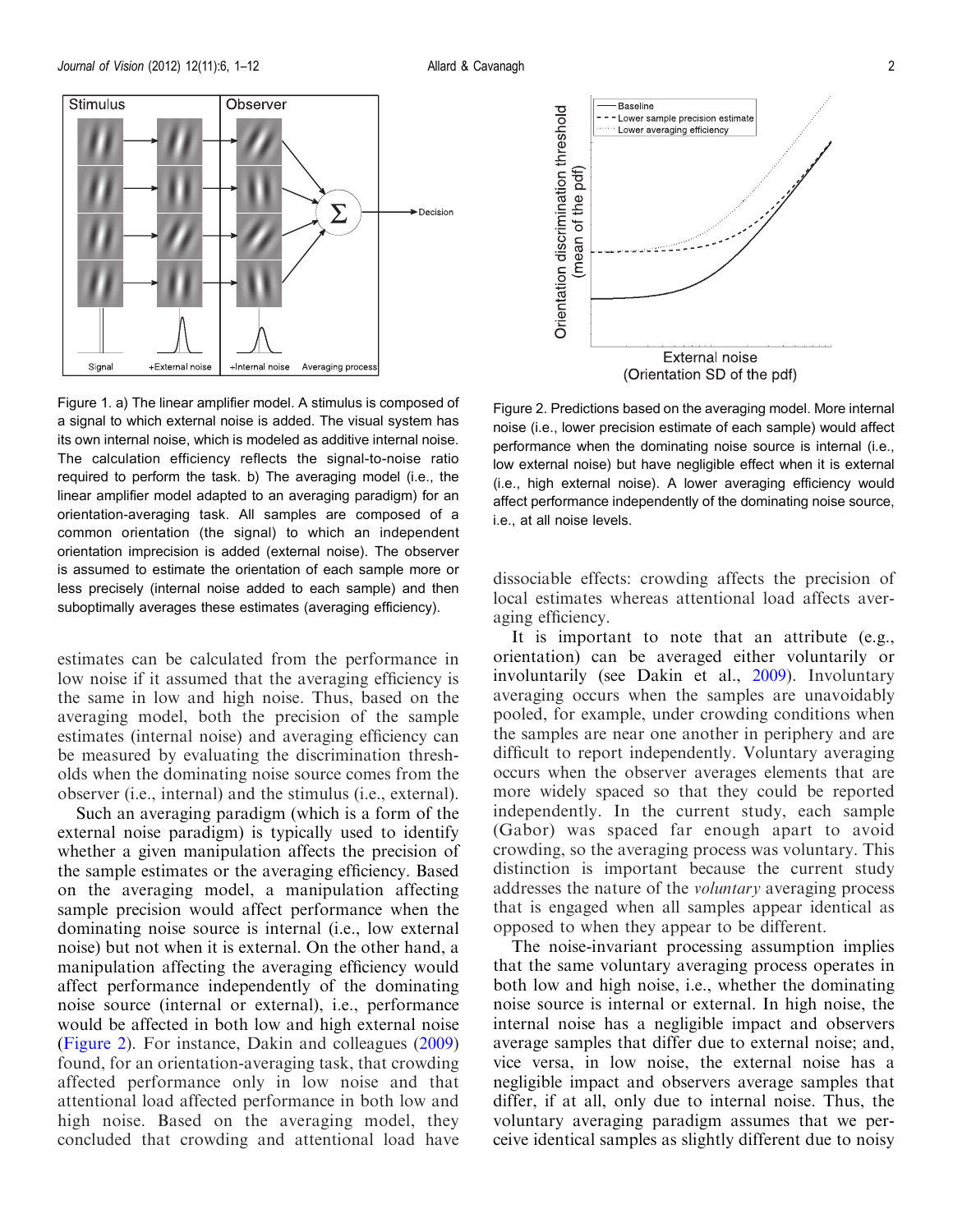<span id="page-2-0"></span>sample estimates (i.e., internal noise) and therefore we must average them to find a group estimate.

However, voluntarily averaging different samples is a demanding task, and we can easily imagine that observers might see no reason to average samples that appear to be identical. Indeed, we do not often perceive identically oriented Gabors as having slightly different orientations except when their signal strength is weak (with brief or noisy presentation). Indeed, we even perceive slightly different orientations as being identical (Morgan, Chubb, & Solomon, [2008](#page-11-0)). This could be due to a thresholding mechanism preventing us from perceiving our internal noise (Morgan, et al., [2008](#page-11-0); Ross & Burr, [2008\)](#page-11-0) or to a grouping phenomenon.

If we do not take the effort to voluntarily average samples when they appear identical, then there are clearly different processing strategies operating when the samples appear identical (i.e., in low noise) compared to when they appear different (i.e., in high noise). Such a strategy shift would violate the noiseinvariant processing assumption underlying the voluntary-averaging paradigm. Specifically, we can no longer assume that observers have the same averaging efficiency in both low and high noise (as required by the averaging model).

The present study compared the averaging efficiencies in a voluntary averaging task when the dominating noise source was internal and external. Based on the averaging model, the averaging efficiency is usually measured only in high noise (i.e., when the precision of the sample estimates has negligible impact and performance only depends on the averaging efficiency). This averaging efficiency is assumed to be the same in low noise as it is in high noise. In the current study, we directly measured averaging efficiencies in both low and high noise. To anticipate our results, we found that observers could efficiently average many samples in high noise, but showed no evidence of averaging (same performance given one and four samples) in low noise. We conclude that the averaging process operating in high noise does not operate in low noise, violating the noise-invariant processing assumption underlying the external noise paradigm.

### Averaging efficiency

In high noise, the precision of the sample estimates has negligible impact as the external noise dominates internal noise ( $N_{ext} \gg N_{int}$ ) and so performance only depends on the averaging efficiency. Thus, performance in high noise is usually used to measure the averaging efficiency. Typically, it is quantified as the number of samples an ideal observer would need to have the same performance as the observer. The equality between the ideal observer discrimination threshold given  $n$  samples noise level  $(O_m(N_{ext}))$  can be represented as:

$$
O_m(N_{ext}) = I_n(N_{ext}).
$$
\n(1)

Since the ideal discrimination threshold is proportional to the square root of the number of samples, then

$$
I_m(N_{ext}) = \frac{I_n(N_{ext})}{\sqrt{n}}.
$$
 (2)

Thus,

$$
O_m(N_{ext}) = \frac{I_n(N_{ext})}{\sqrt{n}}\tag{3}
$$

and the number of samples  $(n)$  an ideal observer would need to have the same discrimination threshold as the observer is:

$$
n = \left(\frac{I_1(N_{ext})}{O_m(N_{ext})}\right)^2.
$$
\n(4)

This function is typically used to quantify the averaging efficiency in high noise and, based on the averaging model ([Figure 2\)](#page-1-0), this efficiency is assumed to be the same in low noise.

The goal of the present study was to challenge the averaging model by measuring the averaging efficiencies in both low and high noise. To do so, we compared the observer's performances given 1 and m samples. Given that the performance for an averaging task in high noise only depends on the averaging efficiency and averaging one sample is trivial, the performance of an observer should be just as good as that of an ideal observer when only one sample is presented (which was confirmed for most of our observers). Thus, we expect

$$
O_1(N_{ext}) \approx I_1(N_{ext}).
$$
\n<sup>(5)</sup>

As a result, the averaging efficiency given *m* samples can be measured relative to the performance given one sample:

$$
n \approx \left(\frac{O_1(N_{ext})}{O_m(N_{ext})}\right)^2.
$$
 (6)

If we assume that the precision of the sample estimates is independent of the set size (which is a reasonable assumption; see Solomon, [2010\)](#page-11-0), then this formulation can also be used to measure the averaging efficiency in low noise. Indeed, the performance ratio given one sample relative to *m* samples will only depend on the factors that are set-size dependent, i.e., the averaging efficiency. As a result, Equation 6 can be used to measure the averaging efficiencies in both low and high noise.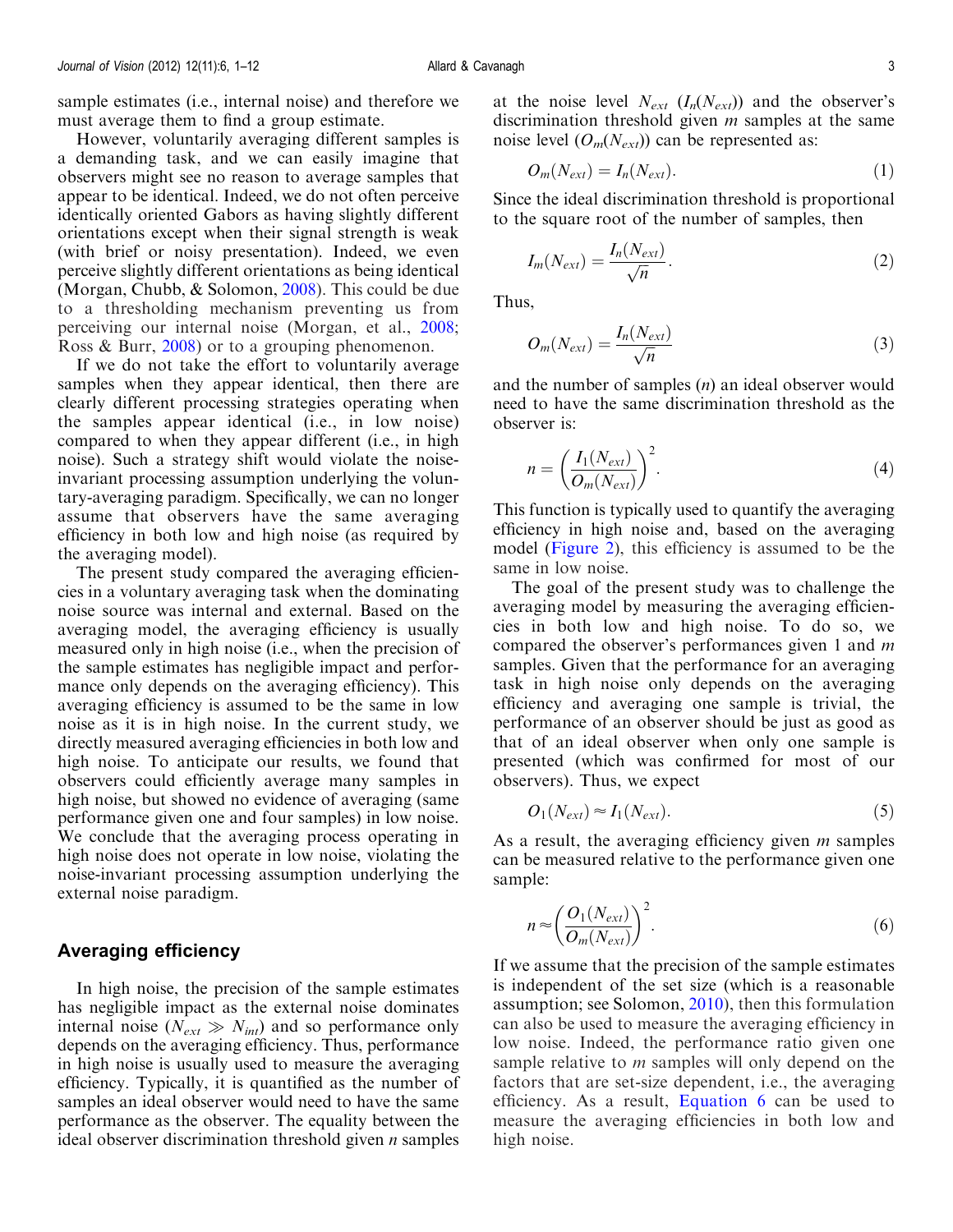## <span id="page-3-0"></span>Experiment 1: Averaging efficiency and the averaging model

The goal of the first experiment was to examine the assumptions of the averaging model [\(Figure 1](#page-1-0)) for a mean orientation discrimination task. This model assumes that the same averaging efficiency in low  $(N_{ext}$  $\ll N_{int}$ ) and high ( $N_{ext} \gg N_{int}$ ) noise, i.e., whether the main orientation imprecision comes from the observer or the stimulus, respectively. We therefore measured the averaging efficiency in both low and high noise by comparing discrimination thresholds given four samples  $(O_4(N_{ext}))$  with discrimination threshold given one sample  $(O_1(N_{ext}))$ .

### Method

### **Observers**

Three naïve observers and an author participated in this experiment. They all had normal or corrected-tonormal vision.

### Stimuli

The stimuli were composed of either one or four Gabors, which were displayed  $8^\circ$  of visual angle to the left, right, above, and below fixation (Figure 3). When only one Gabor was presented, its position was randomly assigned to one of these four positions so

that observers could not anticipate its position. The Gabors were presented for 200 ms, which was too brief for the observer to saccade to the target (Hallett, [1986](#page-11-0)). The frequency of the Gabors was 2 cpd; their spatial envelope was a Gaussian with a SD of 0.33 degrees of visual angle (dva); their contrast was maximized and their phases were randomized. The orientations of the Gabors were selected from a Gaussian distribution. The mean of the distribution depended on the staircase procedure to measure orientation discrimination thresholds (see Procedure section below). The SD of the distribution was either  $0^{\circ}$  or  $16^{\circ}$ , i.e., no or high external noise.

### Apparatus

Stimuli were computer generated and presented on a gamma-linearized 22'' Formac ProNitron 22,800 CRT monitor with a mean luminance of  $42 \text{ cd/m}^2$  and a refresh rate of 85 Hz. The observer's head was supported by a chin rest positioned 65 cm from the display. The monitor was the only light source in the room.

### **Procedure**

Orientation discrimination thresholds were measured using a 2-down-1-up staircase procedure (Levitt, [1971\)](#page-11-0). For each noise level  $(SD = 0^{\circ}$  and 16°) and each set size (1 and 4), three staircases were performed. Each staircase was ended after 12 inversions. The four staircases were performed three times in a pseudo-



Figure 3. Stimuli examples when four Gabors were presented in absence of external noise (left, i.e., all Gabors have the same orientation) or in high noise (right). Observers were asked to judge if the mean orientation was tilted clockwise or counterclockwise from vertical.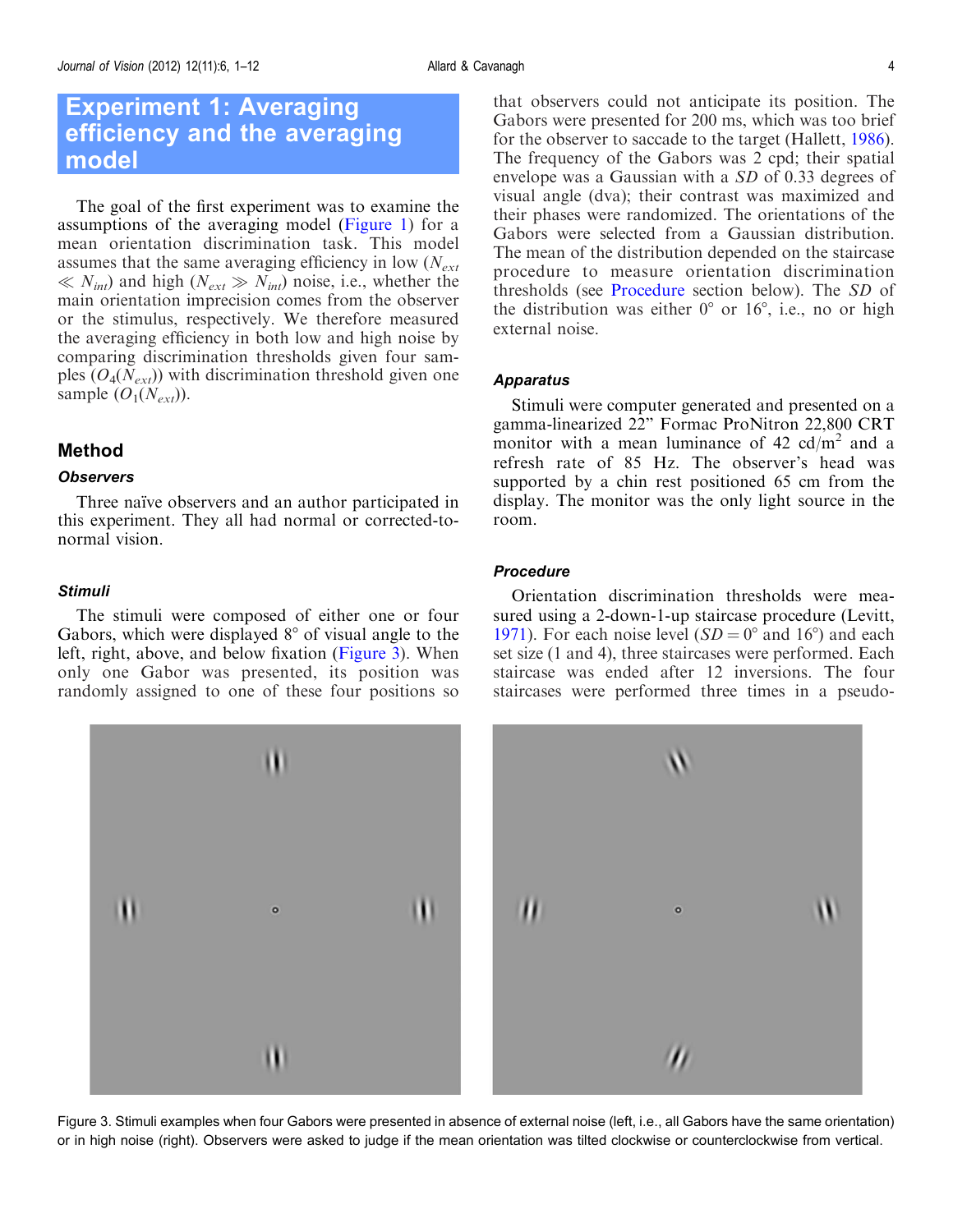<span id="page-4-0"></span>

Figure 4. Orientation discrimination threshold measured in absence of external noise (left graph,  $SD = 0^{\circ}$ ) and in high external noise (right graph,  $SD = 16^{\circ}$  for four observers. The dotted line in high external noise shows the performance of an ideal observer ( $I_1$  (16) and  $I_4$  (16); see text for details).

random order. The orientation discrimination threshold was estimated by averaging the mean orientation of the last six inversions (step size of 0.05 log) of the three staircases. A feedback sound indicated the correctness of the response.

### Results and discussion

Figure 4 shows the orientation discrimination thresholds in absence of external noise (left) and in high noise (right) given one and four samples. Figure 5 shows the averaging efficiencies in absence of external noise and in high noise calculated from these thresholds ([Equation 6\)](#page-2-0). In high noise, observers were better at discrimination of the mean of the prior pdf given four samples compared to one sample (negative slope in the right graph of Figure 4 and an averaging efficiency above 1 in Figure 5). The averaging efficiency in high noise was about 2.2, meaning that observers were averaging across, on average, at least 2.2 samples. Indeed, these results could be explained by an ideal process averaging only 2.2 samples or by a suboptimal process averaging more samples. In absence of external noise, however, observers had similar thresholds whether one or four targets were presented (left graph of Figure 4 and an averaging efficiency near 1 in Figure 5). The different averaging efficiencies observed in absence of external noise and in high noise are incompatible with the averaging model presented above ([Figure 1](#page-1-0)), which assumes that the averaging efficiency is independent of the external noise level.

Given one sample, an ideal observer estimates the mean of a pdf to be tilted clockwise or counterclockwise depending on whether the sample is tilted clockwise or counterclockwise, respectively. Given a

 $SD$  of 16°, a Gaussian pdf must be 8.7° away from vertical so that 70.7% (the threshold criterion) of the samples will be tilted in the same direction as the mean of the pdf. Thus, the ideal discrimination threshold for an ideal observer given 1 sample and a  $SD$  of  $16^{\circ}$  $(I_1(16))$  is 8.7°. The ideal orientation discrimination threshold given four samples  $(I_4(16))$  can be calculated using [Equation 3](#page-2-0).

Even though these results are inconsistent with the averaging model, they do not necessarily require that the processing strategy differed depending on the external noise level (which would be a violation of the



Figure 5. Averaging efficiencies ([Equation 6](#page-2-0)) measured in absence of external noise ( $SD = 0^{\circ}$ ) and in high external noise  $(SD = 16^{\circ})$  for four observers. Note that the absence of averaging would result in an averaging efficiency of 1, i.e., the same orientation discrimination threshold given one or four samples.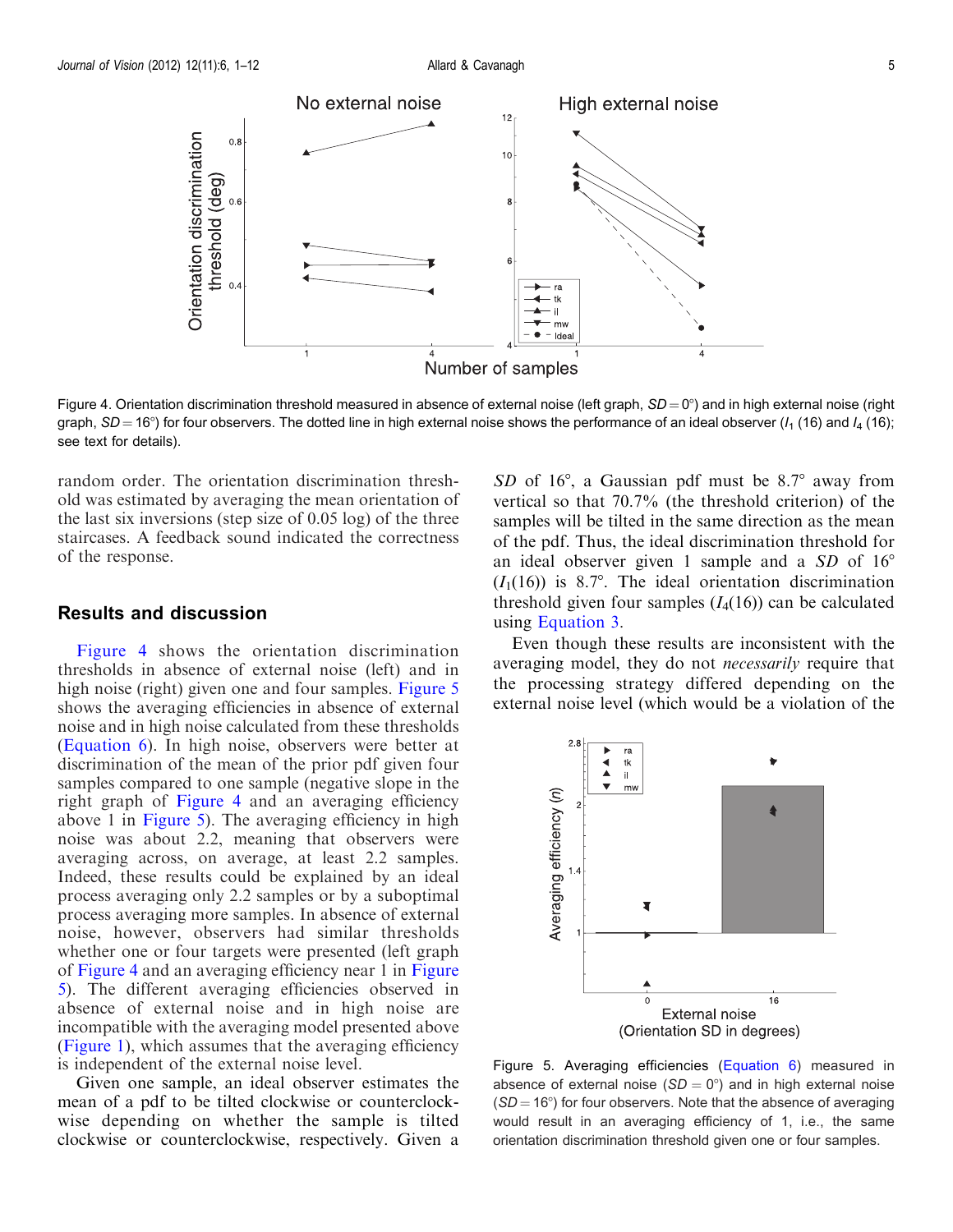<span id="page-5-0"></span>noise-invariant processing assumption). Another model could explain both the substantial averaging efficiency in high noise and the absence of averaging efficiency in low noise without violating the noise-invariant processing assumption. The same averaging process could be operating in both low and high noise and substantially affect performance in high noise but not in low noise. The negligible impact of the averaging process in low noise could be due to correlated internal noise across samples or internal noise occurring after the averaging process for whatever reason (i.e., late noise; see Solomon, [2010](#page-11-0)). Both the correlation and the late noise effects could arise from a noisy internal vertical reference. In one case, if the processing strategy consisted in comparing each sample with a common vertical reference before averaging these comparisons, then a noisy internal vertical reference would result in early correlated noise across samples. In the other case, if the processing strategy consisted in comparing the averaged orientation across all samples with an internal vertical reference, then a noisy internal vertical reference would result in late noise (i.e., noise occurring after the averaging process). In either case, a noisy internal vertical reference could hide the effect of an averaging process without violating the noise-invariant processing assumption (the same processing strategy could be operating in both low and high noise). Thus, the results of the current experiment are incompatible with the simple averaging model presented above but do not necessarily violate the noise-invariant processing assumption.

Before addressing the question of correlated or late noise, we first conducted a control experiment to make sure that in absence of external noise, performance was limited by observers' performance and not by limits on the precision of the presented orientations imposed by the display itself. Indeed, if display resolution were the limiting factor setting the orientation discrimination thresholds, it would explain the similar orientation discrimination thresholds obtained with one and four samples. To test this, we used the same four Gabors presented in absence of noise, but instead of fixating at the display center, the observer (RA, one of the authors) looked directly at one of the Gabors. This change in gaze position improved his sensitivity substantially (40%), showing that orientation discrimination thresholds were limited by the observers' performance, not by display factors.

Note that when only 1 target was presented in high noise, orientation discrimination thresholds were close to the ideal performance ([Equation 5\)](#page-2-0) for three out of four observers ([Figure 4](#page-4-0)). This shows that the averaging efficiency measured in high noise relative to the observers' performance when only one target was presented [\(Equation 6\)](#page-2-0) is comparable to the conven-

tional measure of the averaging efficiency relative to an ideal observer ([Equation 4\)](#page-2-0).

### Experiment 2: Controlling for orientation bias and observer's voluntary strategy

The main goal of the second experiment was to examine the noise-invariant assumption itself (not just the averaging model). To avoid the comparison with an internal vertical reference, each sample was composed of two nearby Gabors oriented in opposite orientations with the same magnitude (Figure 6) and the task consisted in determining whether the upper one was oriented clockwise or counterclockwise relative to the other. Estimating each sample by comparing two orientations minimizes both late and early correlated internal noise due to a noisy internal vertical reference. Indeed, given that observers estimate each sample by comparing two orientations, no comparison with an internal vertical reference is required after the averaging of sample estimates, and the impact of a common orientation bias to all Gabors should have negligible impact on orientation differences.

Another potential explanation of the absence of summation in low noise observed in the first experiment is that observers may have voluntarily changed their processing strategy depending on the known external noise levels  $(0^{\circ}$  or  $16^{\circ})$  since the conditions were blocked. Thus, observers may have based their decision on a single Gabor when they knew that all Gabors had the same orientation, and on many Gabors when they knew that Gabors had different orientations. To avoid such a voluntary strategy shift, we tested many levels of external noise interleaved within the same block so



Figure 6. Gabor pairs used in the second experiment. Each sample was composed of two Gabors oriented in opposite orientations relative to vertical, i.e., the upper Gabor could be tilted clockwise and the lower one counterclockwise from vertical (right response) or vice versa (left response). On each trial either one or two of these pairs would be presented [\(Figure 7](#page-6-0)).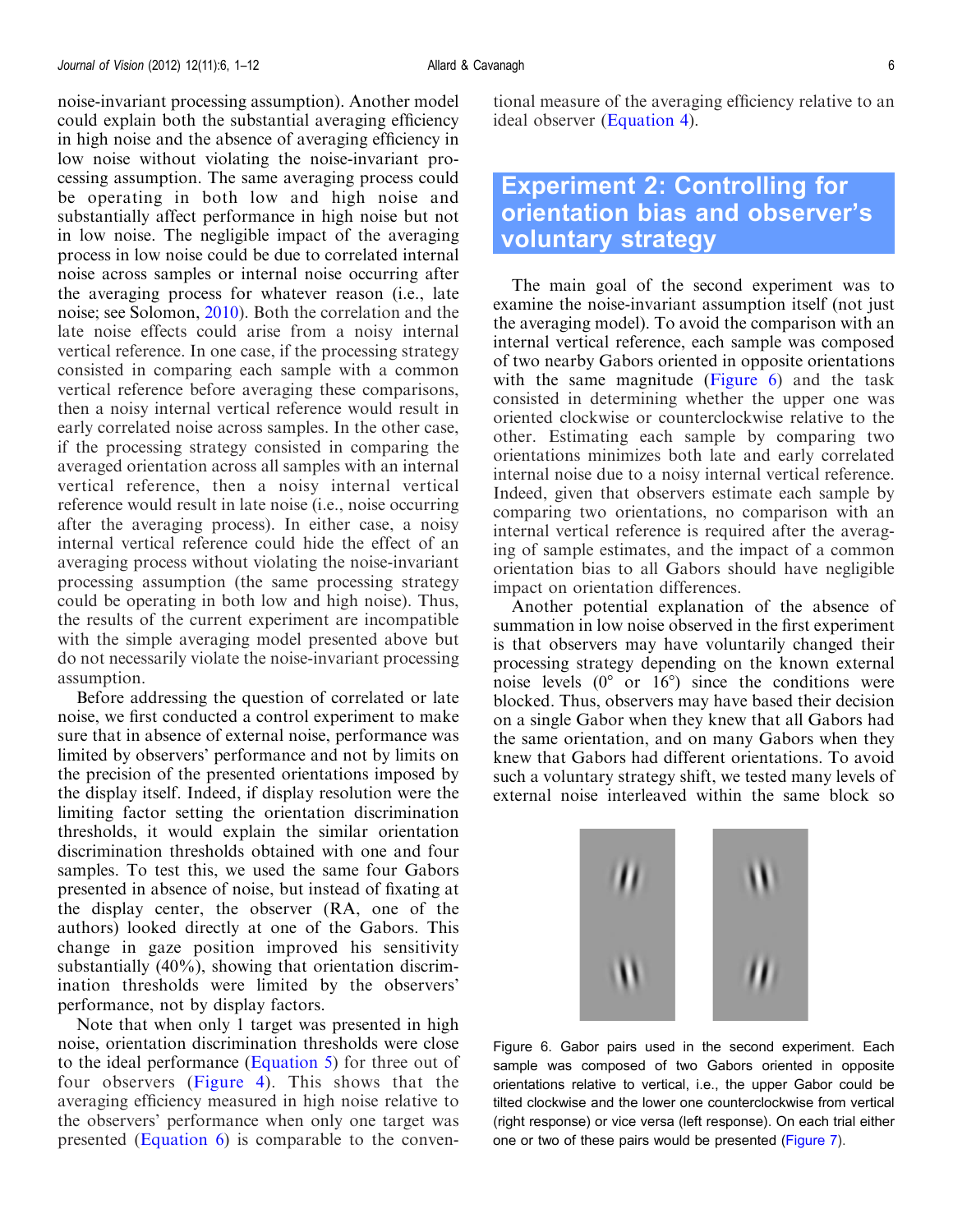<span id="page-6-0"></span>observers did not know a priori whether the samples had the same orientation or not. As a result, they could not voluntarily change their processing strategy as a function of the external noise level.

Finally, we varied the size of the Gabors (which should affect the precision of the sample estimates, i.e., early noise) to test for effects of late noise. In the first experiment, we found a manipulation (set size) that affected performance only in high noise. In the second experiment, we looked for the opposite effect by also manipulating the Gabor size (i.e., width of the spatial envelope). Increasing the Gabor size is expected to increase the precision of the sample estimates but would have little impact on the averaging process. For the change in Gabor size we used  $(SD = 0.23$  and 0.33 dva), we expect a change in performance in low external noise but not in high external noise. But if the averaging advantage in low noise is hidden by late noise (e.g., decisional noise), then the advantage of more precise sample estimates (i.e., less early noise) due to increased Gabor size should also be hidden: performance should be independent of the Gabor size. In the second experiment, we therefore measured the impact of set size and Gabor size.

### Method

#### **Observers**

Two naïve observers and an author participated in this experiment. They all had normal or corrected-tonormal vision.

### Stimuli

The stimulus was composed of one or two samples, which were displayed  $8^{\circ}$  of visual angle to the left and right of fixation (Figure 7). Each sample was composed of two Gabors positioned  $2^{\circ}$  above and below fixation level (i.e., horizontal line crossing fixation). Both Gabors were symmetrical relative to the horizontal axis: they had the same phase and opposite orientations. Observers were instructed to determine if the sample(s) was (were) "pointing" to the left (Figure  $6$ left) or to the right ([Figure 6](#page-5-0) right). Specifically, when two samples were presented (Figure 7), observers were instructed to estimate the orientation difference between top and bottom Gabors of each pair (i.e., angle of the ''pointer'') before averaging these estimates. Note that observers could have ignored the instructions and used a different strategy. They could have averaged the orientations of the two top Gabors and then compared it to the averaged orientation of the two bottom Gabors. But even if observers used such a strategy, it would not compromise the main target of the present experiment, which was to null the impact of an orientation bias common to all samples. Besides the

Figure 7. Stimulus examples of the second experiment. Each stimulus was composed of either two samples presented  $8^\circ$  to the left and to the right of fixation (as presented here) or one sample randomly presented  $8^\circ$  to the left or to the right of fixation (not shown). The standard deviation of the Gaussian window of each Gabor was either  $0.23^{\circ}$  (top) or  $0.33^{\circ}$  (bottom).

o

number of samples (one or two), we also manipulated the Gabor size: the standard deviation of the Gaussian spatial window was either 0.23 or 0.33 dva (Figure 7). All other stimulus settings were identical to the previous experiment.

### Procedure

For each of the four conditions (2 set sizes  $\times$  2 Gabor sizes), orientation discrimination threshold was measured under 8 noise levels (SD of the Gaussian distribution of  $0^{\circ}$ , 0.25°, 0.5°,  $1^{\circ}$ ,  $2^{\circ}$ ,  $4^{\circ}$ ,  $8^{\circ}$  and  $16^{\circ}$ ), which were pseudo-randomly interleaved within the same block. Each condition was blocked and tested three times in a pseudo-random order, resulting in a total of nine blocks. The remaining settings were identical to the first experiment.

#### Data fitting

Orientation discrimination threshold as a function of external noise level has a stereotypical hockey-stick function in log-log coordinates gradually shifting between a flat asymptote (slope  $= 0$ ) in low noise and a rising asymptote with a slope of 1 in high noise ([Figure 2](#page-1-0)). The flat asymptote represents the orientation discrimination threshold in absence of noise whereas the rising asymptote represents the orientation discrimination threshold relative to external noise level in high noise.

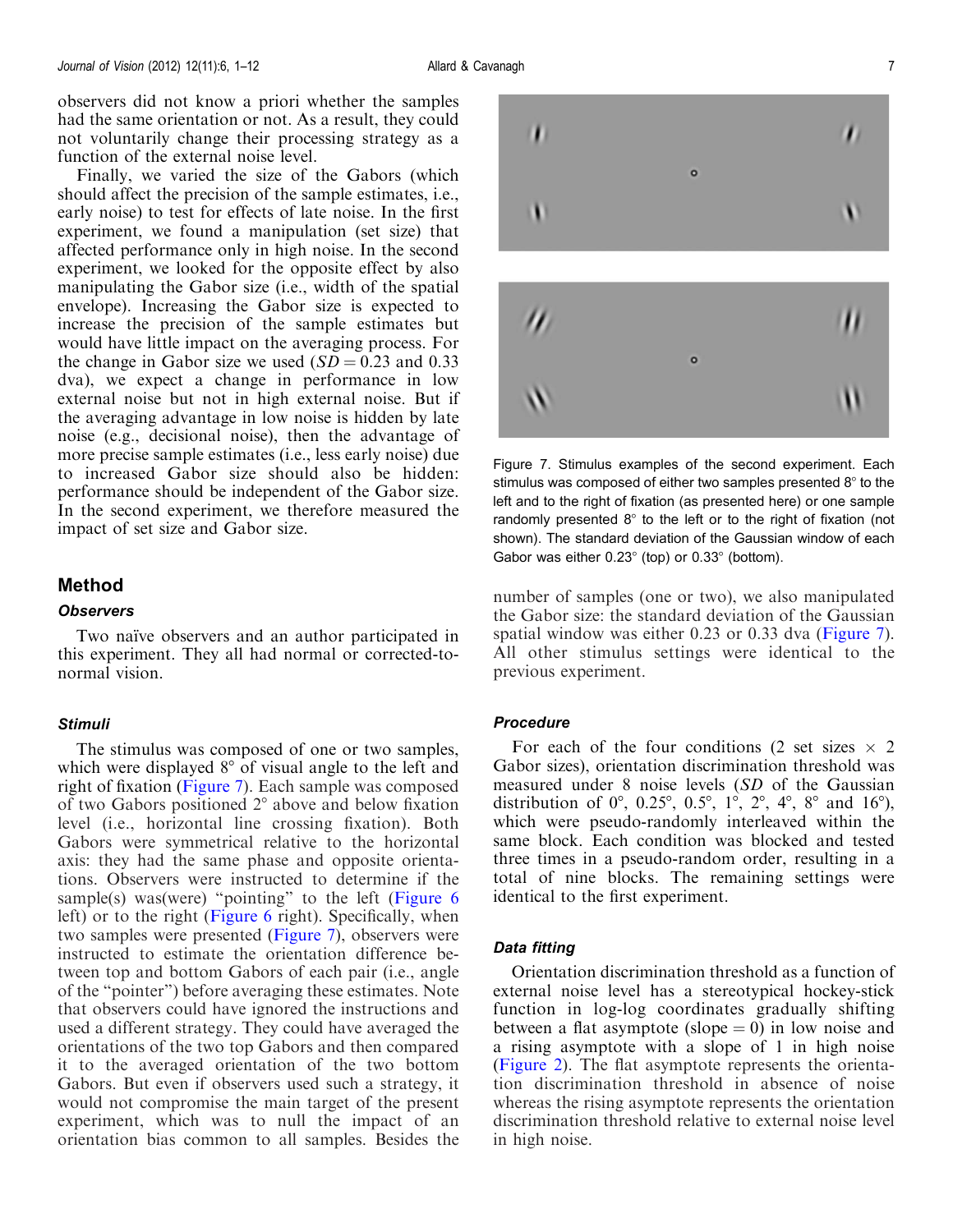<span id="page-7-0"></span>

Figure 8. Mean orientation discrimination threshold as a function of the SD of the pdf (i.e., external noise) for the three observers. For each condition and each subject, the data were fitted using Equation 7 (which is mathematically equivalent to the averaging model).

For each condition and each subject, orientation discrimination threshold as a function of external noise level  $(c(n))$  were fitted using the following function (Allard & Cavanagh, [2011](#page-10-0)):

$$
c(n) = \sqrt{a_{low}^2 + (a_{high}n)^2}
$$
 (7)

where  $a_{low}$  represents the orientation discrimination threshold in absence of external noise (i.e., low-noise asymptote) and  $a_{high}$  represents the orientation discrimination threshold relative to the external noise level required to discriminate the target in high noise (i.e., high-noise asymptote). Consequently, there was a free parameter having a significant impact only in low noise  $(a<sub>low</sub>)$  and another having a significant impact only in high noise  $(a_{high})$ . Note that this function is mathematically equivalent to the averaging model, which has a parameter having a significant impact only in low noise (i.e., internal noise) and another affecting thresholds in both low and high noise (averaging efficiency).

### Results and discussion

Data were well fitted with Equation 7 (Figure 8) for the four testing conditions. Based on these fits, [Figure 9](#page-8-0) shows the set-size effect (one vs. two samples) and the Gabor-size effect (spatial window of 0.23 vs. 0.33 dva). Reducing the Gabor size from 0.33 dva to 0.23 impaired performance in low noise by a factor of about 1.35 and had little impact in high noise [\(Figure 9](#page-8-0), left). Conversely, reducing the number of samples from 2 to 1 impaired performance in high noise by a factor of about 1.4 (or reduced averaging efficiency by a factor of 2.0) and had little impact in low noise ([Figure 9,](#page-8-0) right).

The double dissociation suggests that different processing strategies underlie relative mean orientation discrimination in low and high noise. Critically, the absence of averaging efficiency in low noise despite the substantial averaging efficiency in high noise cannot be explained by an orientation bias such as a noisy internal vertical reference or by a processing strategy shift depending on the block condition since all noise levels were interleaved. Furthermore, the absence of averaging efficiency in low external noise cannot be explained by late noise occurring after the averaging process (e.g., decisional noise). If it was, then the effect of Gabor size would have been limited as well. Indeed, reducing early noise by improving the precision of the sample estimates or reducing the impact of early noise by averaging would have a negligible impact if late noise was greater than early noise. But improving the precision of sample estimates by increasing the Gabor size was found to improve performance, which shows that performance was limited by early noise (i.e., the precision of sample estimates), not by late noise.

Given that early noise limited performance in low noise and that observers were efficiently averaging across samples in high noise, the noise-invariant processing assumption implies that the averaging process should improve performance in low noise. This result was not observed. Nevertheless, we will briefly consider one further possibility that might account for the absence of an averaging advantage that we found with several identical samples in low noise. Specifically, the averaging process itself might add noise, counteracting the improvement from averaging when there is little external noise. Since similar thresholds were obtained with one and two samples, this ''averaging noise'' would have to happen to be slightly lower than the early noise (about  $0.7\times$ ). If the averaging noise was much lower than the early noise, then it would have no significant impact, and threshold with two samples would be better than with 1 sample. If the averaging noise was equal or higher than the early noise, then thresholds with two samples would be worse than with one sample. Given that averaging noise would be independent of the Gabor size and that early noise was lower with larger Gabors (we found a substantial Gabor-size effect with 1 sample), averaging noise must (a) reduce the Gabor-size effect (i.e., there should be a smaller Gabor-size effect with two compared to 1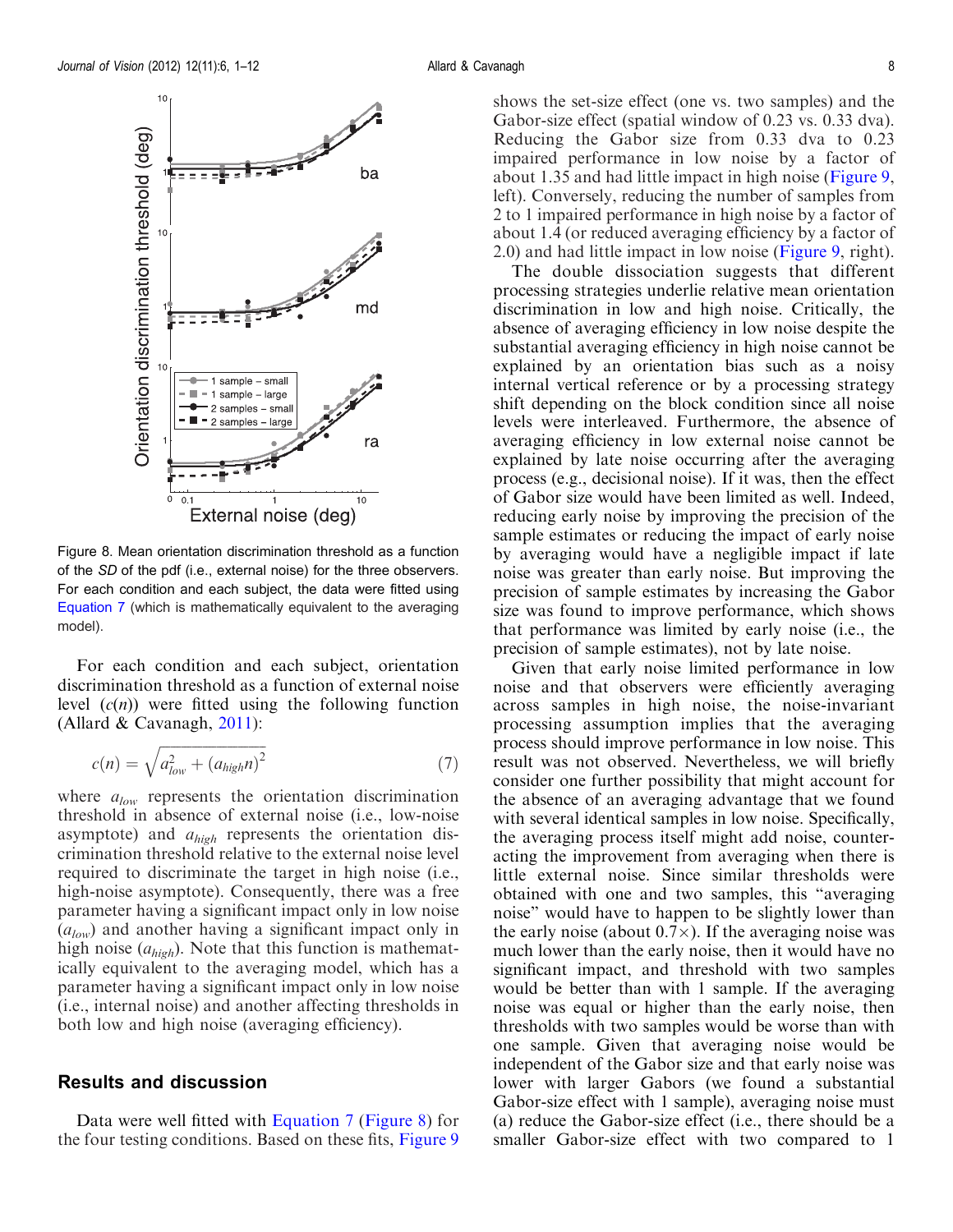<span id="page-8-0"></span>

Figure 9. Mean Gabor-size (left) and set-size (right) effects presented as orientation discrimination threshold ratios for both the low ( $a_{low}$ ) and high (a<sub>high</sub>) noise asymptote fits in [Figure 8.](#page-7-0) Individual Gabor-size effects (left) were averaged across both one and two samples (filled and open symbols, respectively). Individual set-size effects (right) were averaged across both small and large Gabors (filled and open symbols, respectively). Note that the set-size effects (right) can be presented as threshold ratios  $(O_1(N_{ext})/O_2(N_{ext}))$  or averaging efficiencies [\(Equation 6](#page-2-0)).

sample) and (b) reduce the set-size effect especially when the early noise is low (i.e., there should be a smaller set-size effect with large compared to small Gabors). We did not find either of these effects in our data (Figure 9), but we do not have the statistical power to rule out this hypothesis. However, we consider the hypothesis that averaging both improves (reduces the impact of early noise) and impairs (adds extra noise of slightly lower than early noise) performance by a similar amount to be less parsimonious than the hypothesis that observers were simply not averaging apparently identical samples.

Furthermore, this hypothesis would require the existence of additive averaging noise. Additive noise would affect performance only in low external noise, as opposed to multiplicative noise that would affect performance equally in low and high noise. If the averaging process has intrinsic additive noise, then it would be theoretically possible to find a condition in which the additive averaging noise is higher than the early noise, resulting in a better performance with one rather than two samples. As a result, an observer should be able to correctly discriminate each of two samples as slightly tilted clockwise but would be at chance when reporting their average. We are not aware of any evidence supporting this counterintuitive effect. We consider this possibility as unlikely and believe that the averaging noise is multiplicative, not additive. We therefore conclude that the absence of averaging efficiency in low noise was observed because observers

were not averaging apparently identical samples, not because the averaging process has intrinsic additive noise that happens to be of slightly lower than the early noise. Given that observers were efficiently averaging in high noise, the fact that observers were not averaging in low noise implies that different processing strategies underlie relative mean orientation discrimination in low and high noise.

### General discussion

In the current study, observers were able to efficiently average many samples in high noise but not in low noise. These results are inconsistent with the averaging model typically used with the voluntary averaging paradigm ([Figure 1b](#page-1-0)), which assumes that the averaging efficiency is independent of the noise level, i.e., whether the dominating noise source limiting sample precision estimates comes from the observer (i.e., internal) or from the stimulus (i.e., external). We therefore conclude that the averaging model ([Figure 1](#page-1-0)) cannot be used to model our results for the two tasks used in the present study.

Previous studies have based their interpretation on the averaging model and assumed that the averaging process had the same efficiency in low and high noise. Thus, our results showing different averaging efficiencies in low and high noise questions previous interpre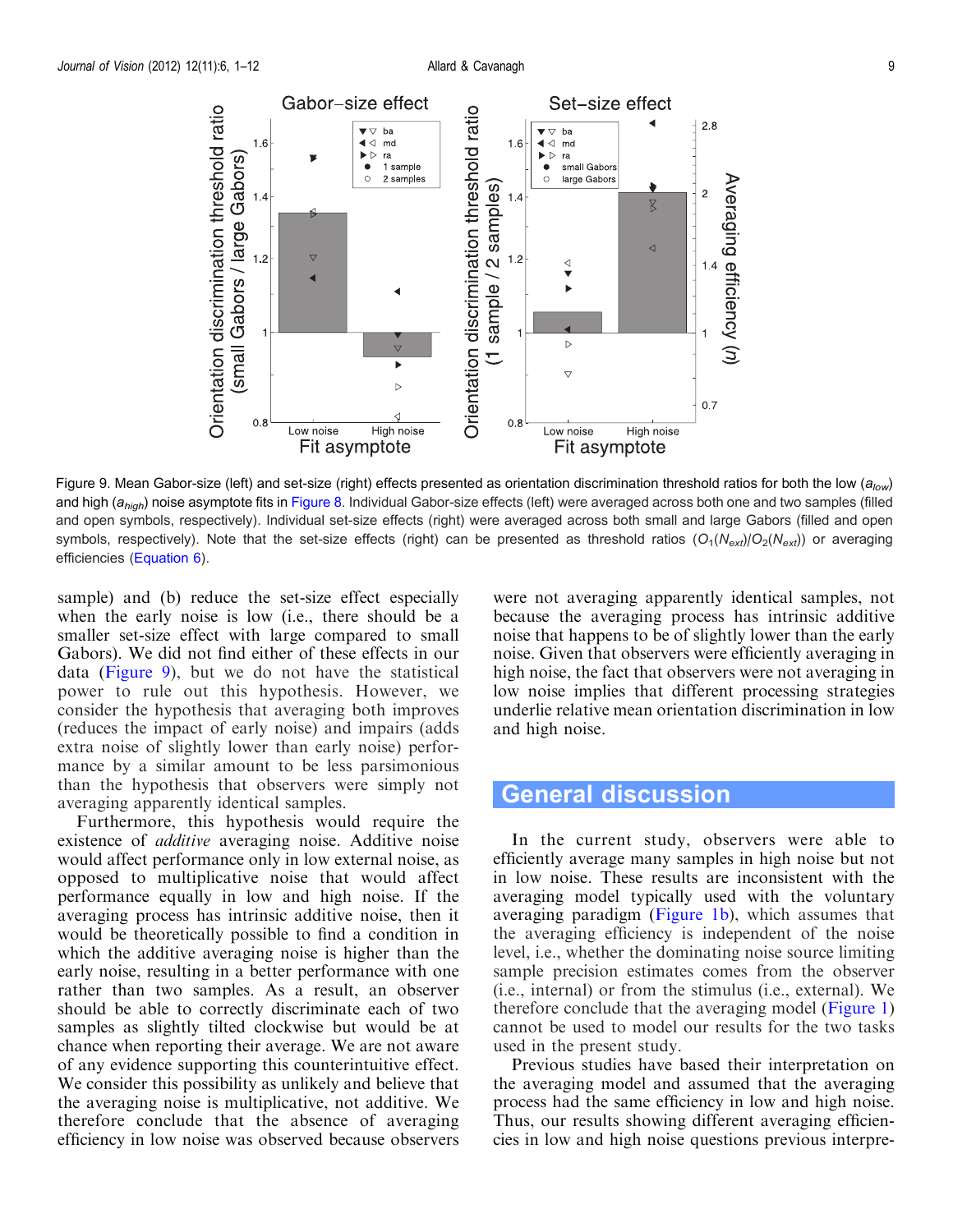tations based on this assumption. For instance, as mentioned in the [Introduction](#page-0-0), Dakin et al. ([2009](#page-11-0)) used a voluntary averaging paradigm to compare the effect of attentional load and crowding on a mean orientation discrimination task (similar to the task in our first experiment). On the one hand, they found that crowding only had an effect in low noise so they concluded that crowding affects the precision of sample estimates (i.e., internal noise). On the other hand, attentional load was found to affect performance in both low and high noise leading them to conclude that attentional load affected averaging efficiency assumed to be equally effective in both low and high noise. They therefore concluded that attentional load and crowding had dissociable effects: crowding affected sample precision estimates without affecting averaging efficiency, and attentional load affected averaging efficiency without affecting sample precision estimates. They argued that this ''double dissociation'' between attentional load and crowding suggests that crowding does not reflect an attentional limit as suggested by others (He, Cavanagh, & Intriligator, [1996;](#page-11-0) Intriligator & Cavanagh, [2001](#page-11-0)). However, Dakin and colleagues ([2009\)](#page-10-0) inferred that the attentional load effect in low noise was due to a lower averaging efficiency based on the averaging model in which the averaging efficiency is assumed to be the same in low and high noise. This interpretation is inconsistent with our results showing a significant averaging efficiency only in high noise. If the attentional load effect in low noise was not due to a lower averaging efficiency, then it could be due to poorer fine orientation discrimination (i.e., lower precision of the sample estimates). Thus, if the averaging process has different efficiencies in low and high noise, their results no longer support a double dissociation between crowding and attentional load. Their results could rather be interpreted as: (a) crowding and attentional load both affect fine orientation discrimination (i.e., precision of sample estimates), which only affects performance in low noise, and (b) attentional load alone affects averaging efficiency, which only affects performance in high noise. Thus, our results showing no significant averaging efficiency in low noise calls into question previous interpretations based on the averaging model.

In the second experiment, we observed a double dissociation between voluntary averaging in low and high noise: varying Gabor size affected performance only in low noise and varying the number of samples affected performance only in high noise. Based on this double dissociation, we conclude again that different processing strategies underlie voluntary averaging in low and high noise. In high noise, observers must have been averaging across the two samples since their performances were better than the ideal performance given one sample. But in low noise, we found no

evidence of an efficient averaging process: similar performances were observed with one and two samples. This suggests that the averaging process operating in high noise was not operating in low noise. In low noise, we suggest that observers were not averaging across the two samples because they appeared to be identical (presumably due to a thresholding mechanism, Morgan, et al., [2008;](#page-11-0) Ross & Burr, [2008](#page-11-0)). Thus, although it is theoretically possible for an observer to voluntarily average identical samples, averaging identical samples is trivial and does not require the same resources as averaging different samples. Since we found no evidence that observers averaged apparently identical samples (i.e., in low noise), we conclude that they did not. This absence of averaging in low noise implies that the processing strategy changed depending on the external noise level, violating the noise-invariant processing assumption underlying voluntary-averaging paradigms.

Analogously, we could speculate that a fine orientation discrimination process is only engaged in low noise. Fine orientation discrimination, which presumably requires more resources than coarse orientation discrimination (Pelli, Palomares, & Majaj, [2004\)](#page-11-0), would improve performance in low noise but not in high noise when performance does not depend on the precision of sample estimates. Estimating orientation with a high level of precision is certainly crucial in low noise when all Gabors are close to vertical. But in high noise when the Gabors are generally far from vertical, estimating the orientation of each with a high level of precision is useless. For instance, discriminating whether a sample is tilted  $1^\circ$  to the left or to the right of vertical can be useful when all samples are near vertical, but discriminating whether a sample is tilted  $24^{\circ}$  or  $26^{\circ}$  to the left has negligible impact in high noise. Thus, we consider it likely that fine orientation discrimination is only engaged in low noise as there is no need for much precision in high noise. This is only speculation, though, since the performance in high noise would not be affected whether fine orientation discrimination was engaged or not.

Note that our data showing substantial averaging efficiency only in high noise but negligible averaging efficiency in low noise are analogous to those reported by Solomon ([2010\)](#page-11-0) for a different orientation discrimination task. But our interpretations differ drastically. We conclude that the voluntary-averaging process only operates in high noise; and Solomon concluded instead that the same averaging process operates in both low and high noise, but the averaging efficiency does not affect performance in low noise due to late internal noise, occurring after the averaging process. The main difference between our task in [Experiment 1](#page-3-0) and his task in his experiments 2 and 3 is that his task consisted in determining whether the mean orientation of a first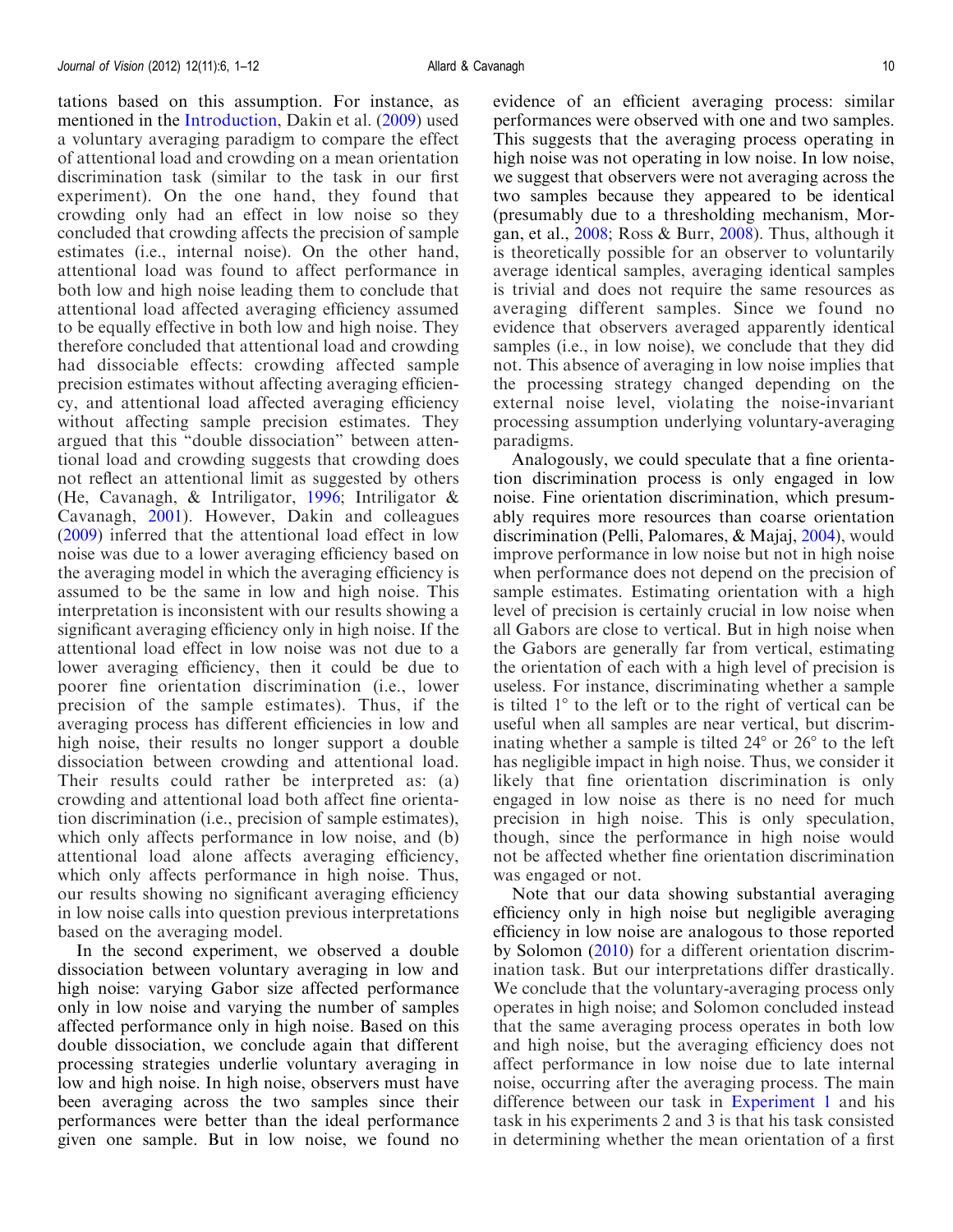<span id="page-10-0"></span>set of Gabors was tilted clockwise or counterclockwise from the mean orientation of a second set of Gabors. Thus, the overall orientation estimation of the first set of Gabors was used as an internal reference to estimate the mean orientation of the second set of Gabors. As we mentioned in the discussion of the first experiment, such a comparison with an internal reference could introduce late noise that would null the averaging efficiency in low but not in high noise. Although this interpretation is a plausible explanation of Solomon's data, it is not consistent with the results of our second experiment in which no internal reference was required. More generally, the absence of averaging efficiency in low external noise cannot be explained by late noise occurring after the averaging process. If mean orientation discrimination in low external noise were limited by late noise, then performance would be independent of both the averaging efficiency and the precision of the sample estimates (i.e., early noise). But the results of the second experiment showed that performance depended on the precision of the sample estimates manipulated by varying the Gabor size. This effect shows that mean orientation discrimination in low noise were limited by early noise (i.e., precision of sample estimates) and thereby rules out the possibility that the absence of averaging efficiency in low noise was due to late noise. We therefore conclude that, at least under some conditions, the processing strategy changes depending on the external noise level.

Our conclusion that the noise-invariant processing assumption does not hold for a voluntary-averaging task is consistent with our previous claim that the processing strategy can change as a function of external noise level (Allard & Cavanagh, 2011). Our previous study on luminance detection and the present study on mean orientation discrimination both show that an experimenter cannot assume a priori that the processing strategy is the same in low and high noise. This noise-invariant processing assumption is so widely accepted that it is often not explicitly stated; experimenters vary the noise level (e.g., contrast of luminance noise or orientation variance) without wondering if it affects the processing strategy. Showing that this assumption can be violated, here for the second time, implies that experimenters using external noise paradigms must consider the possibility that the processing strategy can change with external noise level.

Nonetheless, the fact that the processing strategy can change as a function of external noise level does not necessarily imply that the processing strategy *must* change. In some conditions, processing could be independent of external noise levels, i.e., the same processing strategy could be effective whether the dominating noise originates from the observer (i.e., low external noise) or the stimulus (i.e., high external noise). If the processing strategy does not change with

external noise levels, then external noise paradigms could be used to characterize the processing of a given stimulus. Unfortunately, we know no test that can assert that the processing strategy has remained the same whether the dominating noise source comes from the observer (i.e., internal) or the stimulus (i.e., external). Since the noise-invariant processing assumption plays a central role in external noise paradigm, this substantially weakens conclusions based on external noise paradigms.

### Acknowledgments

This research was supported by a FQRNT postdoctoral fellowship to RA and a Chair d'excellence grant to PC.

Commercial relationships: none Corresponding author: Remy Allard. Email: remy.allard@umontreal.ca. Address: Laboratoire Psychologie de la Perception, Paris, France.

### References

- Allard, R., & Cavanagh, P. (2011). Crowding in a detection task: External noise triggers change in processing strategy. [Research Support, Non-U.S. Gov't]. Vision Research, 51(4), 408–416.
- Allard, R., & Faubert, J. (2006). Same calculation efficiency but different internal noise for luminance- and contrast-modulated stimuli detection. Journal of Vision, 6(4):3, 322–334. [http://www.](http://www.journalofvision.org/content/6/4/3) [journalofvision.org/content/6/4/3,](http://www.journalofvision.org/content/6/4/3) doi:10.1167/6.4. 3. [[PubMed](http://www.ncbi.nlm.nih.gov/pubmed/16889472)] [[Article\]](http://www.journalofvision.org/content/6/4/3.long)
- Allard, R., & Faubert, J. (2008). First- and secondorder motion mechanisms are distinct at low but common at high temporal frequencies. Journal of Vision,  $8(2)$ :12, 1–17. [http://www.journalofvision.](http://www.journalofvision.org/content/8/2/12) [org/content/8/2/12](http://www.journalofvision.org/content/8/2/12), doi:10.1167/8.2.12. [[PubMed](http://www.ncbi.nlm.nih.gov/pubmed/18318638)] [[Article\]](http://www.journalofvision.org/content/8/2/12.long)
- Bennett, P. J., Sekuler, A. B., & Ozin, L. (1999). Effects of aging on calculation efficiency and equivalent noise. Journal of the Optical Society of America, A, Optics, Image Science, & Vision, 16(3), 654–668.
- Dakin, S. C. (1999). Orientation variance as a quantifier of structure in texture. Spatial Vision, 12(1), 1–30, doi: 10.1163/156856899x00012.
- Dakin, S. C. (2001). Information limit on the spatial integration of local orientation signals. Journal of